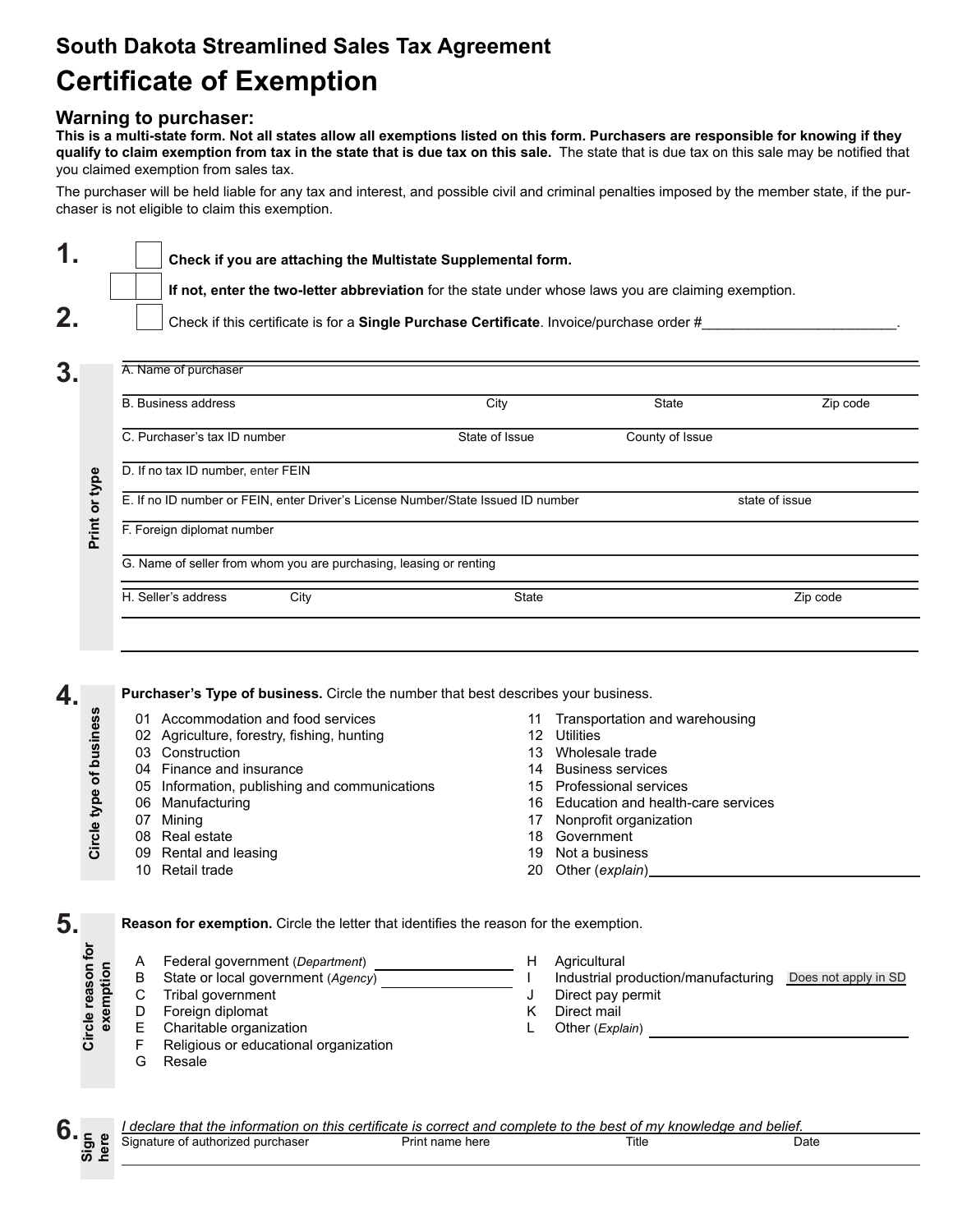## South Dakota Streamlined Sales and Use Tax Agreement

## **Certificate of Exemption: Multistate Supplemental**

Name of Purchaser

| <b>State</b>   | <b>Reason for exemption</b> | Identification number (if required) |
|----------------|-----------------------------|-------------------------------------|
| AR             |                             |                                     |
| IA             |                             |                                     |
| IN             |                             |                                     |
| KS             |                             |                                     |
| KY             |                             |                                     |
| MI             |                             |                                     |
| <b>MN</b>      |                             |                                     |
| <b>NC</b>      |                             |                                     |
| <b>ND</b>      |                             |                                     |
| <b>NE</b>      |                             |                                     |
| <b>NJ</b>      |                             |                                     |
| <b>NV</b>      |                             |                                     |
| OH             |                             |                                     |
| OK             |                             |                                     |
| R <sub>l</sub> |                             |                                     |
| <b>SD</b>      |                             |                                     |
| <b>TN</b>      |                             |                                     |
| UT             |                             |                                     |
| VT             |                             |                                     |
| <b>WA</b>      |                             |                                     |
| WI             |                             |                                     |
| WV             |                             |                                     |
| <b>WY</b>      |                             |                                     |

A seller doing business in a state that is not a member of the Streamlined Agreement must obtain documentation to support exempt transactions as required by that state.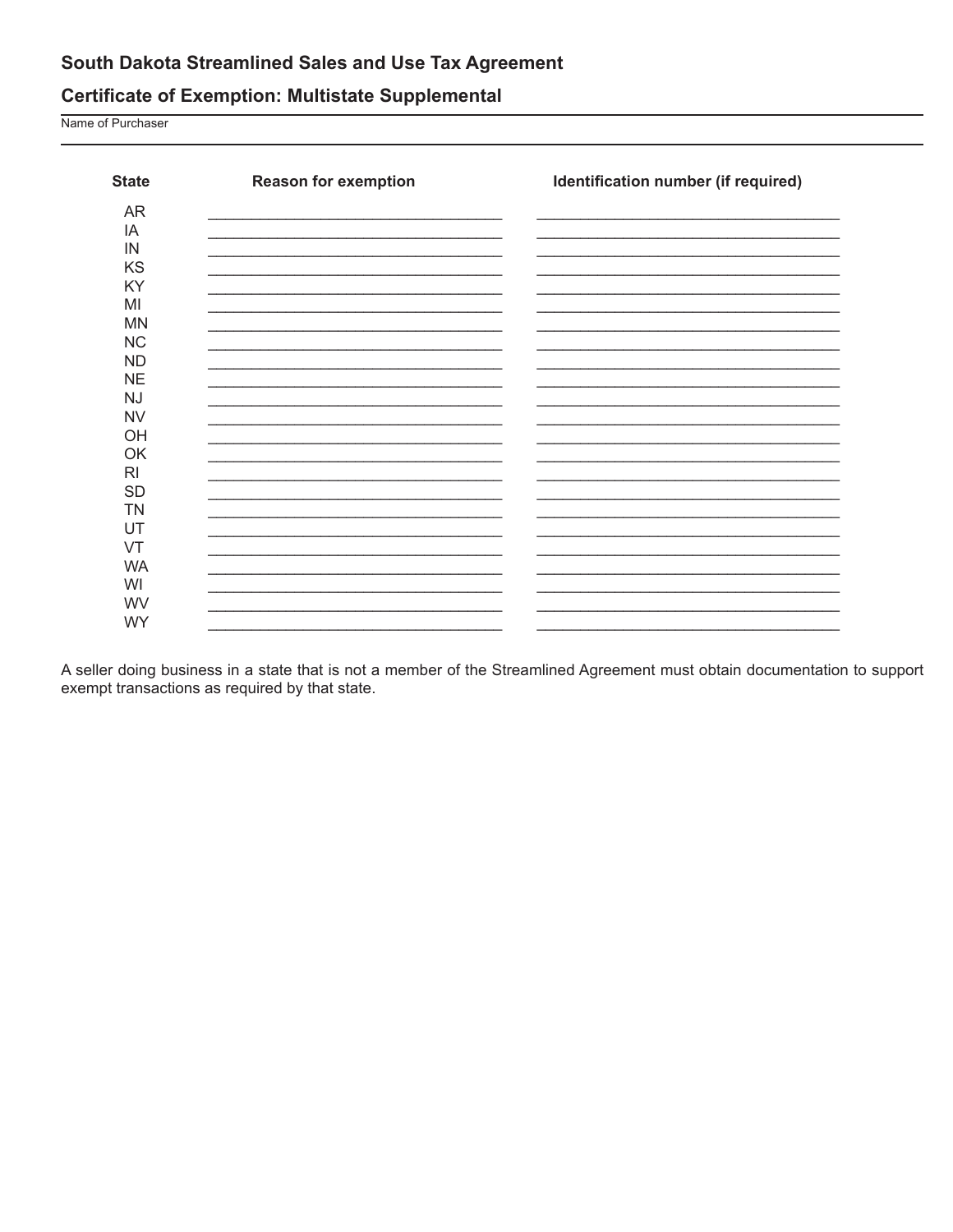### **South Dakota Streamlined Sales and Use Tax Agreement Certificate of Exemption Instructions**

*Use this form to claim exemption from sales tax on purchases of otherwise taxable items. The purchaser must complete all fields on the exemption certificate and provide the fully completed certificate to the seller in order to claim exemption.*

**Warning to purchaser:** You are responsible for ensuring that you are eligible for the exemption you are claiming. You will be held liable for any tax and interest, as well as penalties imposed by the member state due the tax on your purchase, if the purchase is not legally exempt.

**Misuse of exemption certificates in South Dakota:** Any purchaser who knowingly and intentionally purchases items for resale that he or she knows will not be resold, or provides an invalid exemption certificate with the intent to evade payment of the tax, must pay the use tax on these items and is guilty of a Class I misdemeanor and may be fined up to 50% of the tax owed. If a business legitimately purchases an item for resale, but later uses that item, the purchaser is responsible for reporting and paying use tax on that item.

#### **Purchaser instructions for completing the exemption certificate**

1. Some purchasers may wish to complete a single certificate for multiple states where they conduct business and regularly make exempt purchases from the same seller. If you do, check the box on the front of the SSUTA Certificate of Exemption to indicate that you are attaching the *Multistate Supplemental* form.

If you are not attaching the Multistate Supplemental form, enter the two-letter postal abbreviation for the state under whose laws you are claiming exemption. For example, if you are claiming an exemption from sales or use tax imposed by the state of Minnesota, enter "MN" in the boxes provided. If you are claiming exemption for more than one member state, complete the *SSUTA Certificate of Exemption: Multistate Supplemental* form.

**2. Single purchase exemption certificate:** Check this box if this exemption certificate is being used for a single purchase. Include the invoice or purchase order number for the transaction.

If this box is not checked, this certificate will be treated as a blanket certificate. A blanket certificate continues in force so long as the purchaser is making recurring purchases *(at least one purchase within a period of twelve consecutive months)* or until otherwise cancelled by the purchaser*.*

**3. Purchaser information:** Complete the purchaser and seller information section, as requested. You must include an identification number for you or your business. Include your state tax identification number and identify the state and/or country that issued the number to you. If you do not have a state tax identification number, enter the Federal Employers Identification Number (FEIN) issued to your business, or if no FEIN number is required, enter your personal driver's license number and the state in which it is issued. Foreign diplomats and consular personnel must enter the individual tax identification number shown on the sales tax exemption card issued to you by the United States Department of State's Office of Foreign Missions.

**Multistate Purchasers:** The purchaser should enter its headquarters address as its business address.

- **4. Type of business:** Circle the number that best describes your business or organization. If none of the categories apply, circle number 20 and provide a brief description.
- **5. Reason for exemption:** Circle the exemption that applies to you or your business and enter the additional information requested for that exemption. If the member state that is due tax on your purchase does not require the additional information requested for the exemption reason code circled, enter "NA" for not applicable on the appropriate line. If an exemption that is not listed applies, circle "M Other" and enter an explanation. The explanation for "M Other" must include a clear and concise explanation of the reason for the exemption claimed.

**Multistate Purchasers:** Attach the *SSUTA Certificate of Exemption – Multistate Supplemental Form* and indicate the applicable reason for exemption and identification number (if required) for each of the additional states in which the purchaser wishes to claim exemption from tax.

**CAUTION:** The exemptions listed are general exemptions most commonly allowed by member states. However, each state's laws governing exemptions are different. Not all of the reasons listed may be valid exemptions in the state in which you are claiming exemption. In addition, each state has other exemptions that may not be listed on this form. To determine what sales and use tax exemptions are allowed in a particular state refer to the state's web site or other information available relating to that state's exemptions.

**Seller:** You are required to maintain proper records of exempt transactions and provide those records, to Member states of the SST Governing Board, Inc., when requested. These certificates may be provided in paper or electronic format. Exemption certificates must be made available to Member states in the form it is maintained.